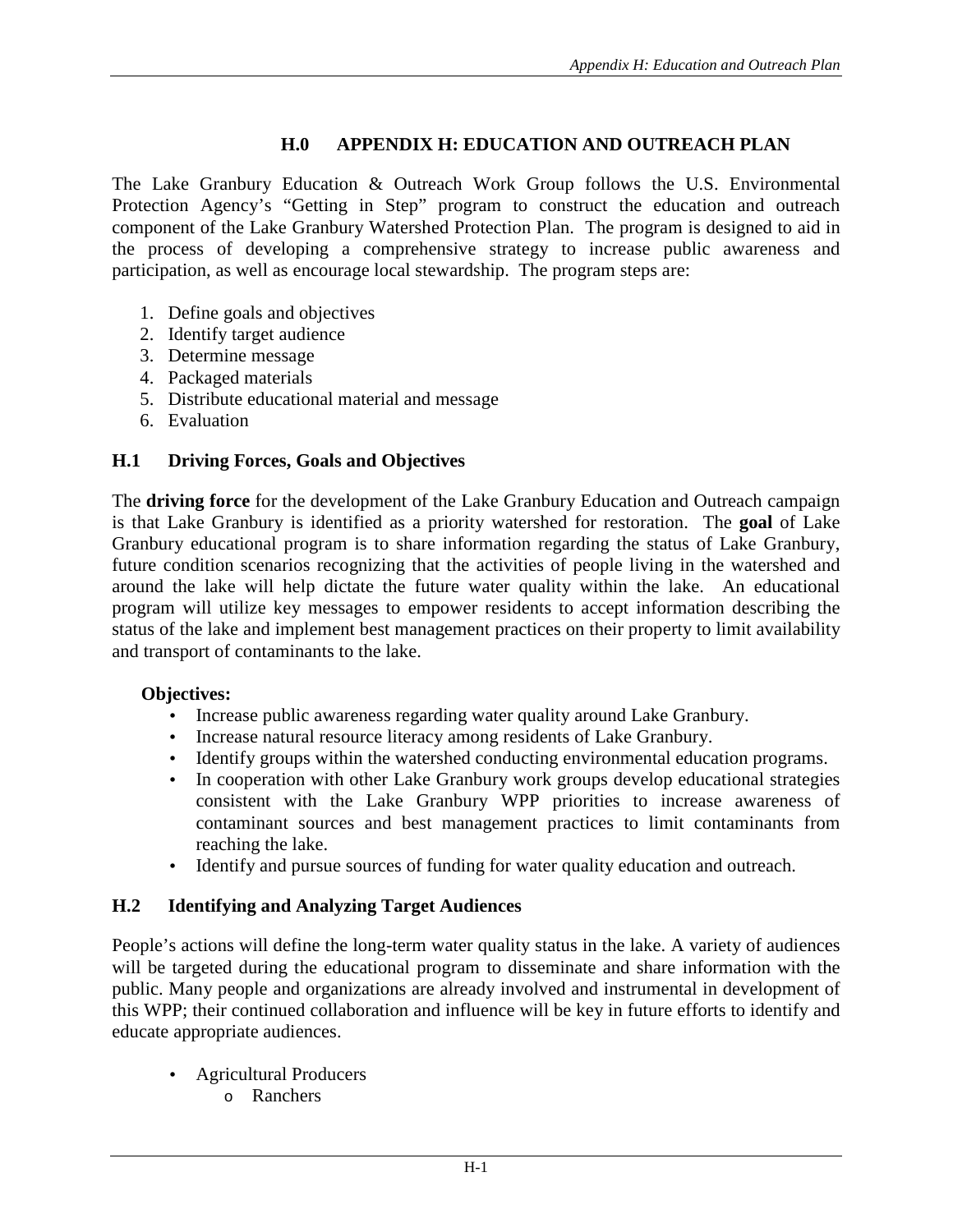- o Wildlife Managers
- Small acreage landowners
- Sportsmen
- Ecotourism:
	- o Bird watching
	- o Boating
	- o Swimming
	- o Marinas
	- o Camping
	- o Bed and Breakfast
- Youth
- Gardeners and Homeowners
	- o OSSF Owners
	- o Pet Owners
- Greenspace management:
	- o Landscapers
	- o Golf course managers
	- o Parks and Recreation Staff
- Influential people and organizations
	- o Elected officials such as county judges, county commissioners, city mayors and council members, state legislature or congressional representatives.
	- o Civic organizations such as the Rotary and Lions Clubs, Junior League, Knights of Columbus.
	- o Media personnel
	- o City managers
	- o Chamber of commerce
	- o Business and community leaders
	- o Water supply corporations
	- o Realtors

### **H.3 Message Development and Delivery**

These messages address the overall education and outreach objectives. They emphasize the value of the natural resources associated with Lake Granbury, along with its problems and the measures that can bring about solutions. Materials will be developed that are consistent with the Lake Granbury WPP priorities; particular educational activities will be targeted in areas identified as most in need (e.g., pet waste education in dense subdivisions near the water or small acreage land management in upper watershed areas).

Messages defining the **value** of the natural resources include:

- Property values surrounding the lake will be maintained by having an aesthetically pleasing lake.
- Lake Granbury is a valuable water supply for local residents
- Depressed property values and sales tax revenue losses from decreased ecotourism will impact availability of county services or require increased taxing to maintain services.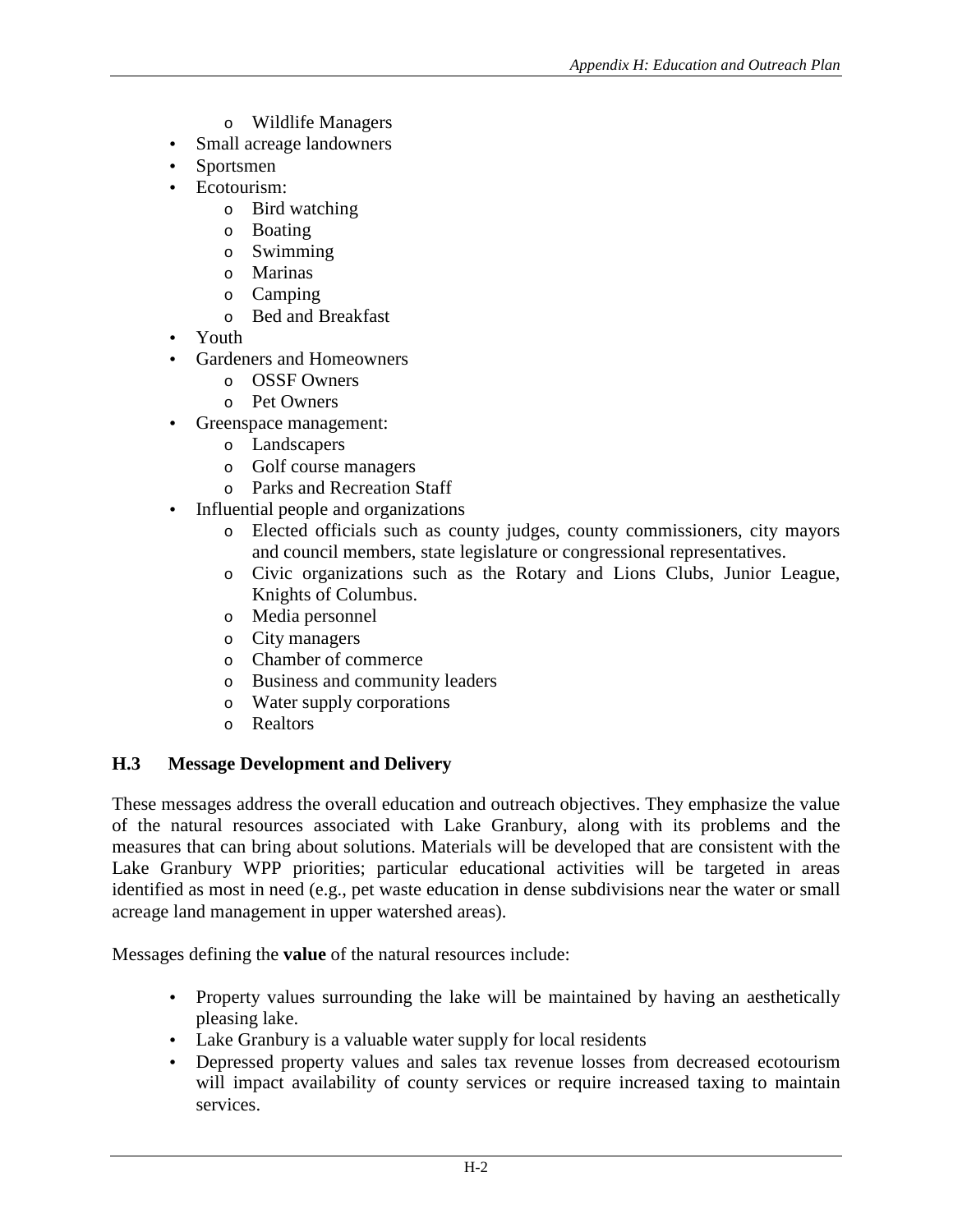• Implementing low impact development practices can improve local beautification, scenic value and quality of life in the region.

Messages defining the **problems** include**:** 

- What is the Lake Granbury watershed?
- What is the current water quality situation in Lake Granbury?
- Contaminants of concern for the lake
	- o Bacteria
- Trash, pet waste and malfunctioning septic systems are impacting ecosystem.

Messages defining the recommended **solutions** include:

- Improved agricultural management designed to diminish pollutants from ranching in the watershed will reduce pollutant loading to Lake Granbury
- Improved urban stormwater management designed to diminish pollutants (bacteria) from urban areas flowing into our streams, creeks and rivers and eventually into the lake
- Enhanced wastewater infrastructure for individuals, municipalities and rural communities in the watershed will reduce pollutants in Lake Granbury
- Water quality monitoring to evaluate the condition of Lake Granbury and to gain additional knowledge of the pollutant sources and water quality problems will help target load reduction measures
- Improved wildlife and pet waste management designed to decrease fecal contamination of the watershed
- Improved stormwater management will decrease pollution in the lake

Messages defining what **individuals can do to help** include:

- Find out where you live in relation to the Lake Granbury Watershed
- Become familiar with the Lake Granbury Watershed
- Ask your county and city elected officials to address pollution issues within your community
- Ask your county and city elected officials for recycling options in counties that have not yet adopted these practices
- Support local efforts to repair or replace outdated wastewater treatment facilities and infrastructure.
- Volunteer for environmental projects in your community, such as local trash cleanups and habitat restoration.
- Adopt a zero tolerance attitude toward littering, a potential source of pollution
- Install and incorporate a rainwater harvesting system at your home or business to reduce stormwater, a potential source of pollution and erosion
- Volunteer for, or encourage storm drain labeling in your community
- Utilize proper livestock, pet and wildlife waste management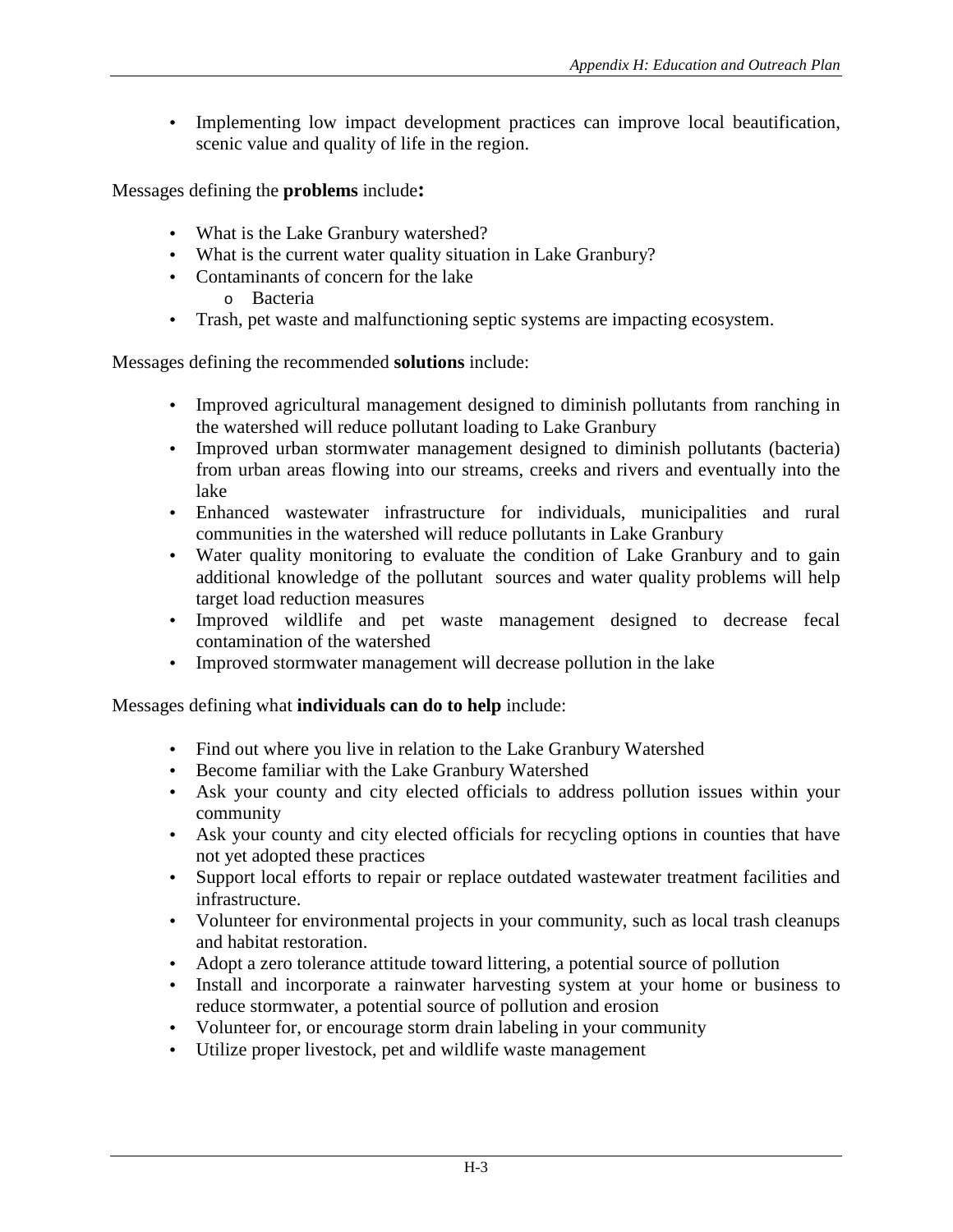# **H.4 The Lake Granbury Education and Outreach Plan**

To implement the educational and outreach plan, seven strategies will be pursued.

**Strategy 1 – Establish a Brand** 

**Strategy 2 –** Deliver Basic Facts about Lake Granbury

Objectives:

- Distribute the basic facts about Lake Granbury to targeted audiences.
- Develop campaign brochures that include numerous photographs, illustrations, simple graphics, maps and easy reading text.
- Develop different presentations for targeted audiences.
- Create fact sheets and FAQs (Frequently Asked Questions).
- Produce a video.

**Strategy 3 –** Increase Awareness and Community Involvement in Lake Granbury Watershed Protection Plan

Objectives:

- Raise awareness of the Lake Granbury Watershed Protection Plan by utilizing television, radio, signs and targeted advertising strategies.
- Seek grants to develop and distribute television advertisements.
- Seek out and collaborate with other groups developing environmental PSA's.
- Work to have roadway signage to indicate the presence of Lake Granbury.
- Work with communities within the watershed to label storm drains to increase awareness between storm water and pollution.
- Use many different methods of both direct and indirect education to reach all groups within Lake Granbury through:
	- o Direct Educational Methods:
		- **•** Presentations at local meetings
		- **Booth at local community activities**
		- **Hosting specific meetings, workshops, conferences.**
		- Direct post card or letter to people
		- **Electronic mailed letter**
		- -Site visit to local property
		- **Construct demonstrations of recommended best management** practices.
		- $\blacksquare$  Tours of best management practice demonstrations.
		- **Informational promotional/specialty items.**
	- o Methods of In-Direct Mass Education
		- -Articles in newspaper, newsletter, blog,
		- Public service announcements implemented through radio or television.
		- Mailings through utilities mailings such as water bill
		- Educational displays at local businesses frequented by the target audience.
		- -Educational trailers at local movie theatres.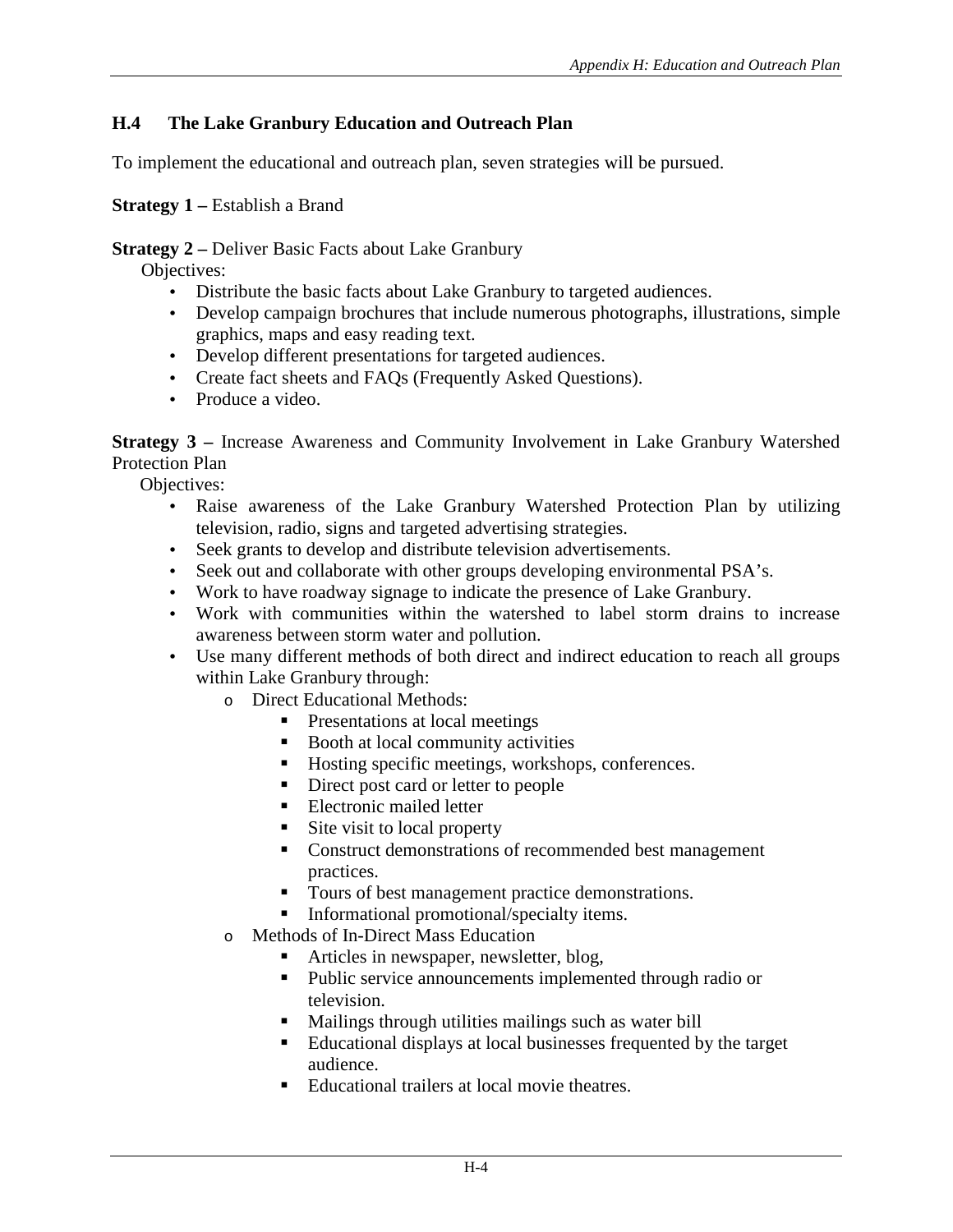### **Strategy 4 –** Develop Partnerships for Message Distribution

Objectives:

- Develop partnership with business, community based organizations and Non-Governmental Agencies (NGO's) supporting environmental education and conservation programs for message distribution including:
	- o Agricultural Producers
		- Farm Bureau
	- o Small Acreage Landowners
		- **Local Soil and Water Conservation District**
		- Natural Resources Conservation Service District Office
		- **Texas Department of Agriculture**
		- **Texas AgriLife Extension Service**
	- o Sportsmen
		- -Bass Anglers Sportsmen Society (B.A.S.S.)
		- -Texas Trophy Hunters Association
		- **Texas State Rifle Association (TSRA)**
		- **-** Ducks Unlimited
		- **-** North Central Texas Safari Club
		- **Texas Chapter of American Fisheries**
	- o Ecotourism Vendors
		- Chamber of Commerce's
		- **Convention and Visitor's Bureau**
		- Marinas
		- Lodging
	- o Schools and Educational Organizations
		- -4-H
		- FFA
		- **-** Girl Scouts
		- -Boy Scouts
		- -School Carnivals and Community Festivals
		- -Teachers
	- o Homeowners
		- **-** Master Gardeners
		- -Master Naturalists
		- **Homeowners Associations**
		- Church Organizations
	- o Greenspace Management
		- **Landscapers**
		- **Golf Course Managers**
		- **Parks and Recreation Staff**
	- o Environmental Groups
		- **Texas Wildlife Association**
		- **Granbury Friends to Animals**
		- -Keep Texas Beautiful
		- Sierra Club
		- -**BRCC**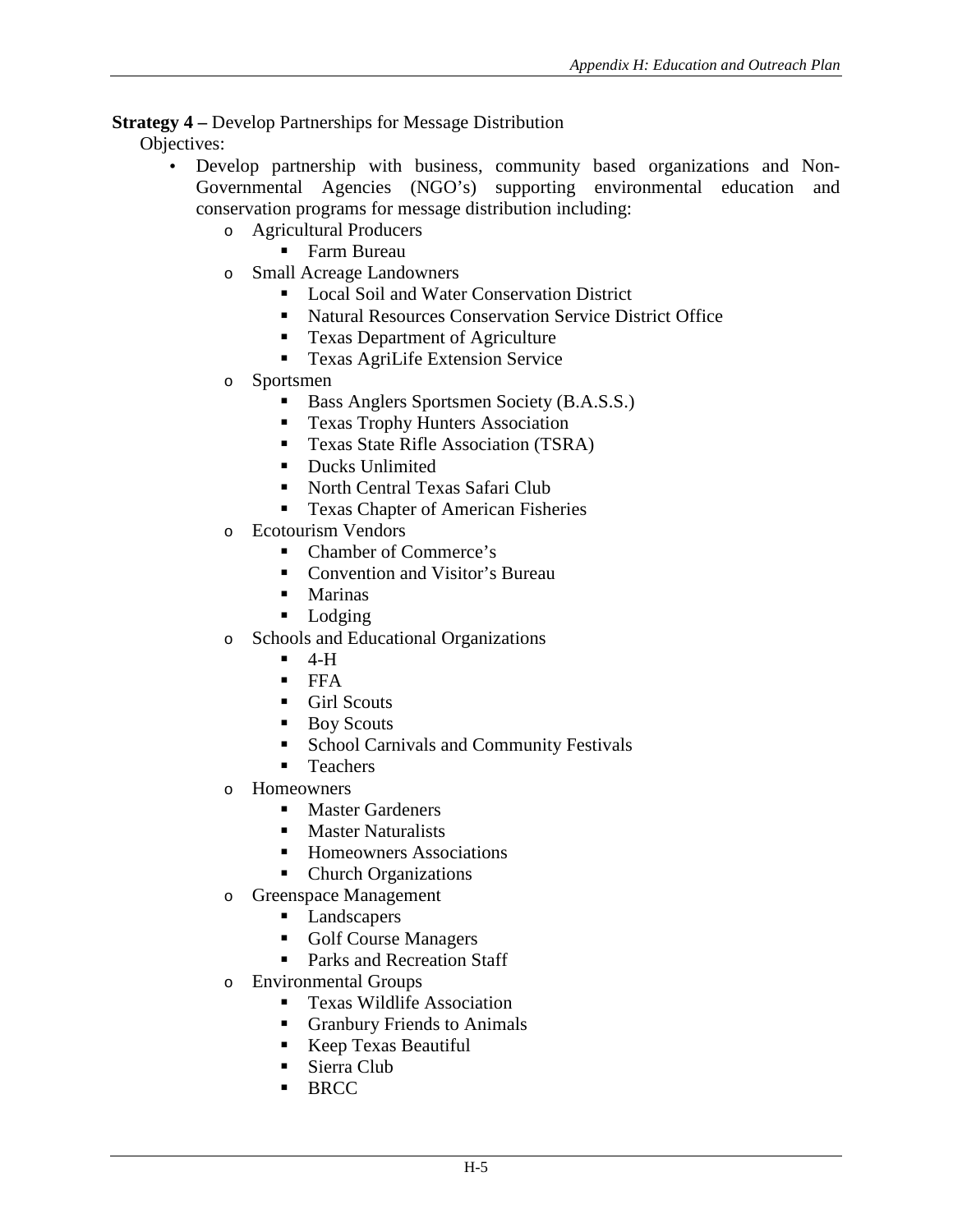- o Influential People and Organizations
	- - Elected officials such as county judges, county commissioners, city mayors and council members, state legislature or congressional representatives.
	- Civic organizations such as the Rotary and Lions Clubs, Junior League, Knights of Columbus.
	- Media personnel
	- City managers
	- Chamber of Commerce
	- **EXECUTE:** Business and community leaders
	- Water supply corporations
	- Clergymen or women
	- Realtors
- Develop an outreach campaign targeting local businesses and community based organizations to:
	- o Inform them of Lake Granbury Watershed Protection Plan
	- o Inform them how the water quality problems associated with Lake Granbury will impact them.
	- o Give them ways they can aid both personally or professionally, while stressing their venue being a point of distribution for information on the LGWPP.

**Strategy 5 –** Create Micro-campaigns for Specific Target Audiences

- 1. Micro-campaign Target Audience A: Agricultural Producers Objectives:
	- Promote conservation programs sponsored by NRCS, S&WCD and other organizations that provide technical assistance and funding for the implementation of conservation measure and practices
	- Construct BMP demonstrations as a learning tool
	- Utilize fact sheets, presentations and other information to educate agricultural producers on:
		- o Agricultural BMPs
		- o Cost and Benefits of implementing BMPs
		- o Stocking rates and overgrazing
		- o Runoff Management

Through the following avenues:

- o Texas AgriLife Extension Service sponsored events and field days
- o NRCS and S&WCD Mail outs
- o Texas AgriLife Extension Service Newsletters
- o Ranch and Rural Magazine
- o Country World News
- 2. Micro-campaign Target Audience B: Small Acreage Landowners Objectives: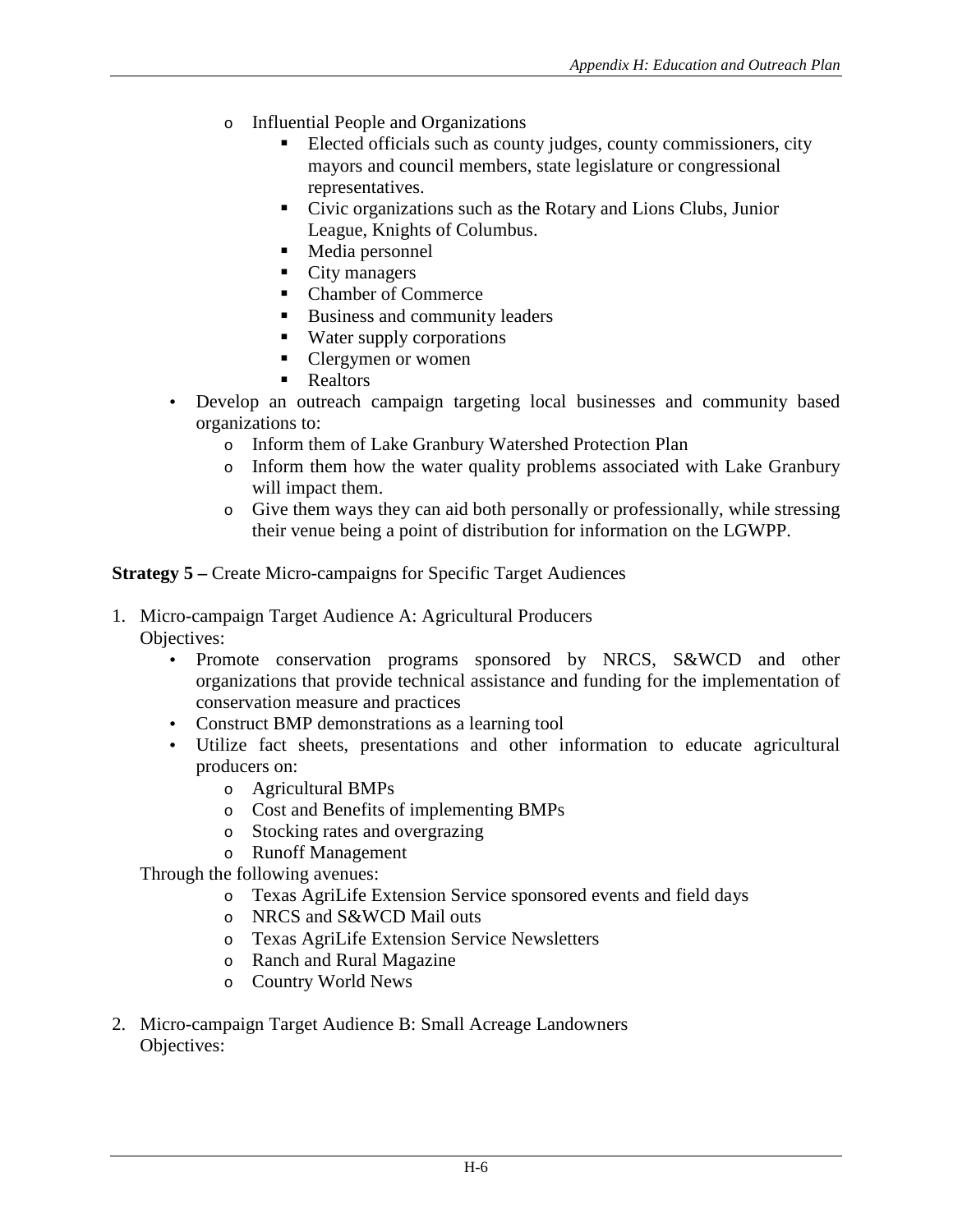- Promote conservation programs sponsored by NRCS, S&WCD and other organizations that provide technical assistance and funding for the implementation of conservation measure and practices
- Construct BMP demonstrations as a learning tool
- Utilize fact sheets, presentations and other information to educate small acreage landowners on:
	- o Land stewardship
	- o Onsite wastewater treatment system maintenance
	- o Stocking rates and overgrazing
	- o Pond management
	- o Pasture planting
- 3. Micro-campaign Target Audience C: Sportsmen Objectives:
	- Distribute brochures at local fishing support businesses such as bait stores, marinas, sporting goods stores, fishing guide businesses, boat dealerships, etc.
	- Include a specific task that the fisherman can do to help do their part to improve water quality on Lake Granbury.
	- Organize a fishing tournament on Lake Granbury and distribute fact sheets to each fisherman with their entry.
	- Organize fisherman for clean up days.
- 4. Micro-campaign Target Audience D: Ecotourism Vendors Objectives:
	- Compile and keep a current database of ecotourism vendors
	- Host an informational reception or luncheon for the vendors, including a presentation and invitation to participate in efforts to improve the water quality while participating in the ensuring the future of their livelihoods'.
	- Include vendors in group emails and in updates from the Lake Granbury Watershed Protection Plan.
	- Plan follow-up or semi-annual gatherings for the group to discuss the progress and environmental concerns.
- 5. Micro-campaign Target Audience E: Schools and Educational Organizations Objectives:
	- Identify all after-school programs including:
		- o Learning Centers
		- o Private After-School Care
		- o School Extracurricular Programs (i.e. Rodeo Club, Science Club, etc.)
	- Work with BRA, BRCC and other local organizations to create a youth-based learning curriculum for Lake Granbury.
	- Art contest with High School art students to develop a unique logo for the stakeholder group
	- Use schools as a distribution point for basic information about Lake Granbury to distribute to the families of school children through "back-pack stuffers".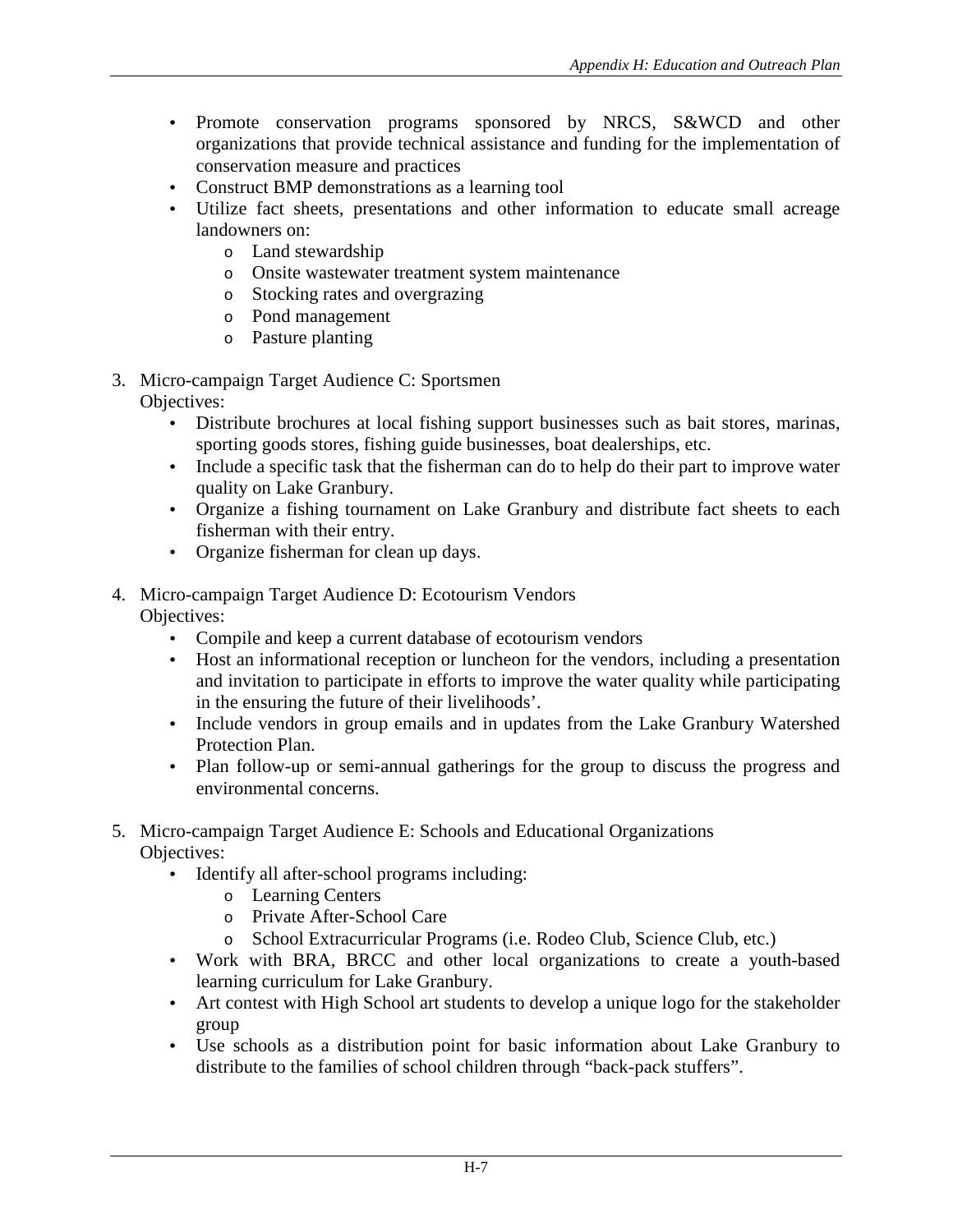- Reach out to area science teachers through the regional education service center to provide basic information on Lake Granbury Watershed Protection Plan and offer suggestions for school projects they can incorporate into their lessons to raise interest among students in their role in helping the Lake Granbury Watershed.
- Use Stream Trailers, rainfall simulator, rainwater harvesting table top display, enviroscape, dual flush toilet as hands-on visual teaching tools to raise interest and awareness of Lake Granbury's current and future condition.
- 6. Micro-campaign Target Audience F: Gardeners/Homeowners Objectives:
	- Promote neighborhood association recognition for environmentally friendly landscaping.
	- Target education within priority areas
		- o Utilize fact sheets, presentations and other information to educate homeowners on:
		- o Rainwater harvesting
		- o Stormwater management
		- o Pet waste management
		- o Urban landscape management
		- o Onsite wastewater treatment system
		- o Gray water management
		- o Grass clipping/leaf disposal

Through the following avenues:

- o HOA's and other local meetings
- o Utility bill mailings
- o Tax Bills
- o Water supply corporations
- o Master Gardener programs.
- 7. Micro-campaign Target Audience G: Greenspace Management Objectives:
	- Develop demonstrations of BMPs for visual reference of practices that demonstrate the effectiveness of reducing runoff and pollution transport
	- Develop a listing of stormwater control and green infrastructure measures developers can use and implement into designing a new neighborhood

#### 8. Micro-campaign Target Audience H: Influential People and Organizations Objectives:

- Seek frequent media contact through
	- o Newspapers: Hood County News
	- o Press Releases
	- o TV News: Channel 5 and 11
	- o BRCC
	- o Chamber of Commerce: Listing of Events
	- o Radio: KPIR 1420 AM The Pirate
	- o Utility bill stuffers or direct message printing